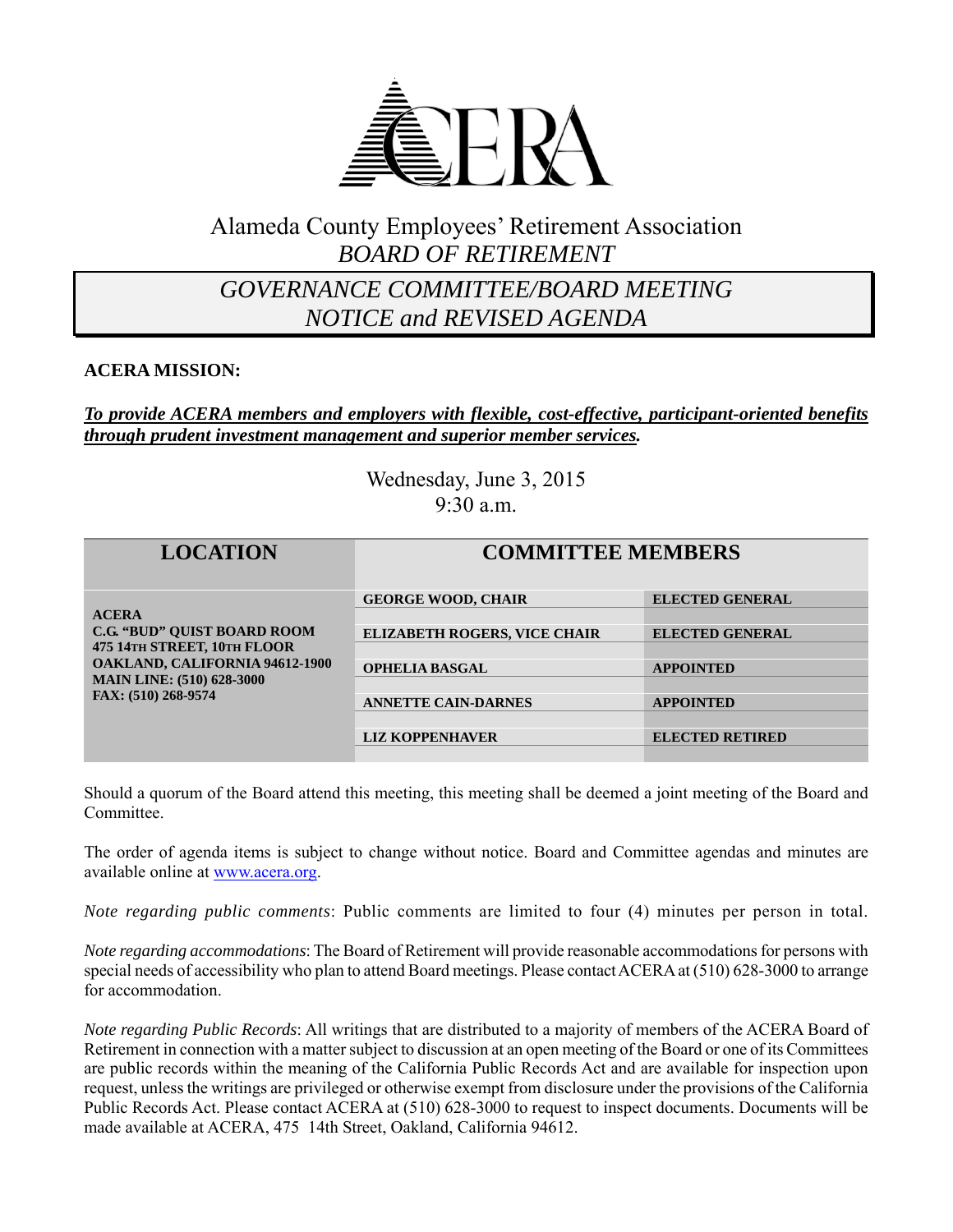# *GOVERNANCE COMMITTEE/BOARD MEETING*

**NOTICE and REVISED AGENDA, Page 2 of 3 – Wednesday, June 3, 2015**

#### **Call to Order:** 9:30 a.m.

#### **Action Items: Matters for Discussion and Possible Motion by the Committee**

- **1. Review, Discussion, and Possible Motion to Adopt Amendments to, and Renew the**  *Media Policy*
	- Recommendation The Governance Committee advises the Board of Retirement that it finds the content of the *Media Policy* is appropriate, continues to meet the needs of ACERA, and should be renewed with revisions, as recommended by Staff.

– Lori K. Schnall

#### **2. Review, Discussion, and Possible Motion to Adopt Amendments to, and Renew the**  *Conflict of Interest Code*

■ Recommendation – The Governance Committee advises the Board of Retirement that it finds the content of the *Conflict of Interest Code* is appropriate, continues to meet the needs of ACERA, and should be renewed with revisions, as recommended by Staff.

– Lori K. Schnall

#### **3. Review, Discussion, and Possible Motion to Adopt Amendments to, and Renew the**  *Conflict of Interest Policy*

■ Recommendation – The Governance Committee advises the Board of Retirement that it finds the content of the *Conflict of Interest Policy* is appropriate, continues to meet the needs of ACERA, and should be renewed with revisions, as recommended by Staff.

– Lori K. Schnall

#### **4. Review, Discussion, and Possible Motion to Adopt Amendments to, and Renew the**  *Board Elections Policy*

■ Recommendation – The Governance Committee advises the Board of Retirement that it finds the content of the *Board Elections Policy* is appropriate, continues to meet the needs of ACERA, and should be renewed with revisions, as recommended by Staff.

– Lori K. Schnall